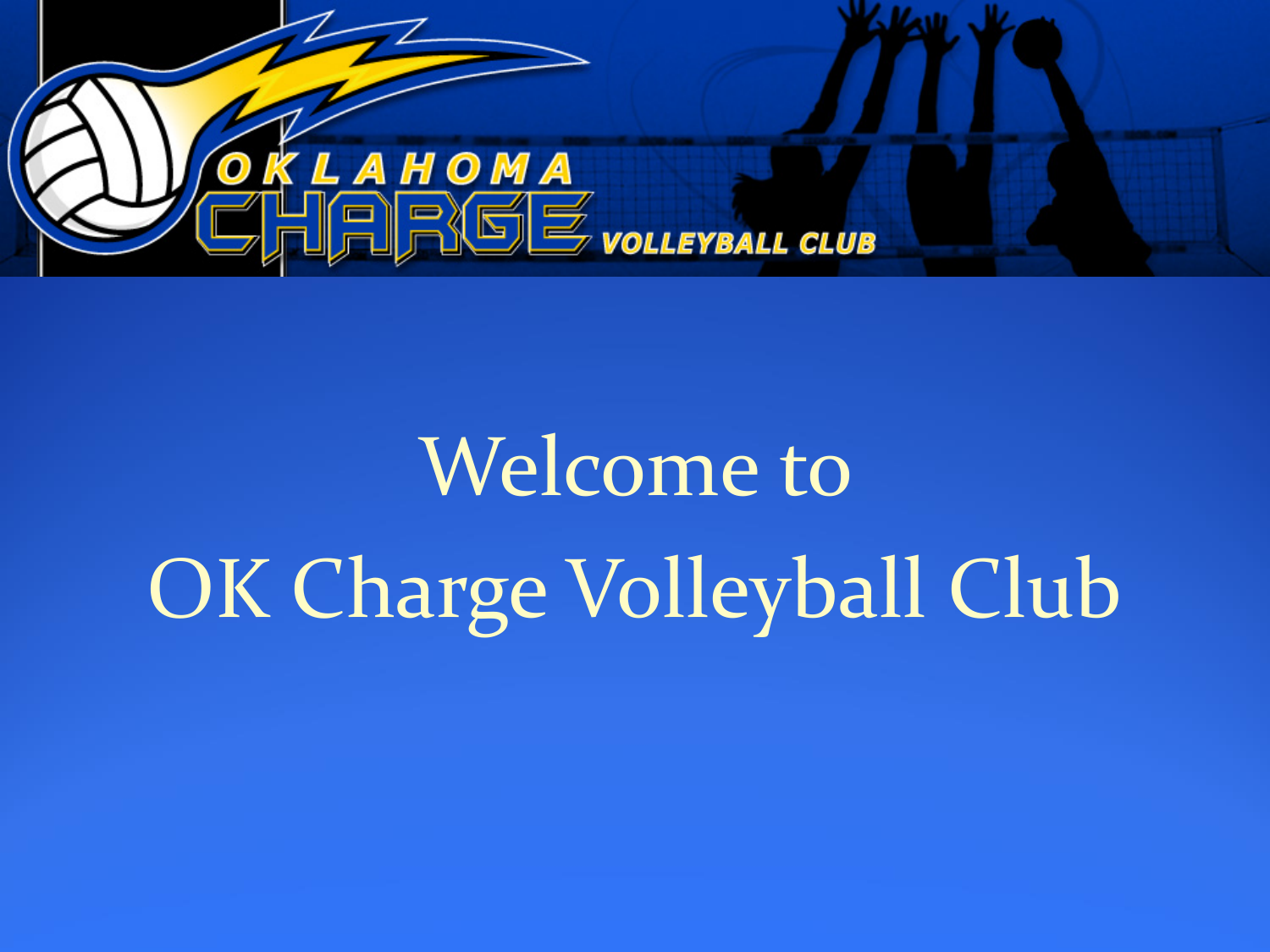

### **Why Oklahoma Charge?**

- Serving the Youth of OKC for 22 years
- Committed to Grassroots programs and growing volleyball in the state
- Excellent Facilities
- Excellent, Experienced Coaches
- Character and Family Emphasis
- In the last 9 seasons, Charge has placed over 70 players into colleges.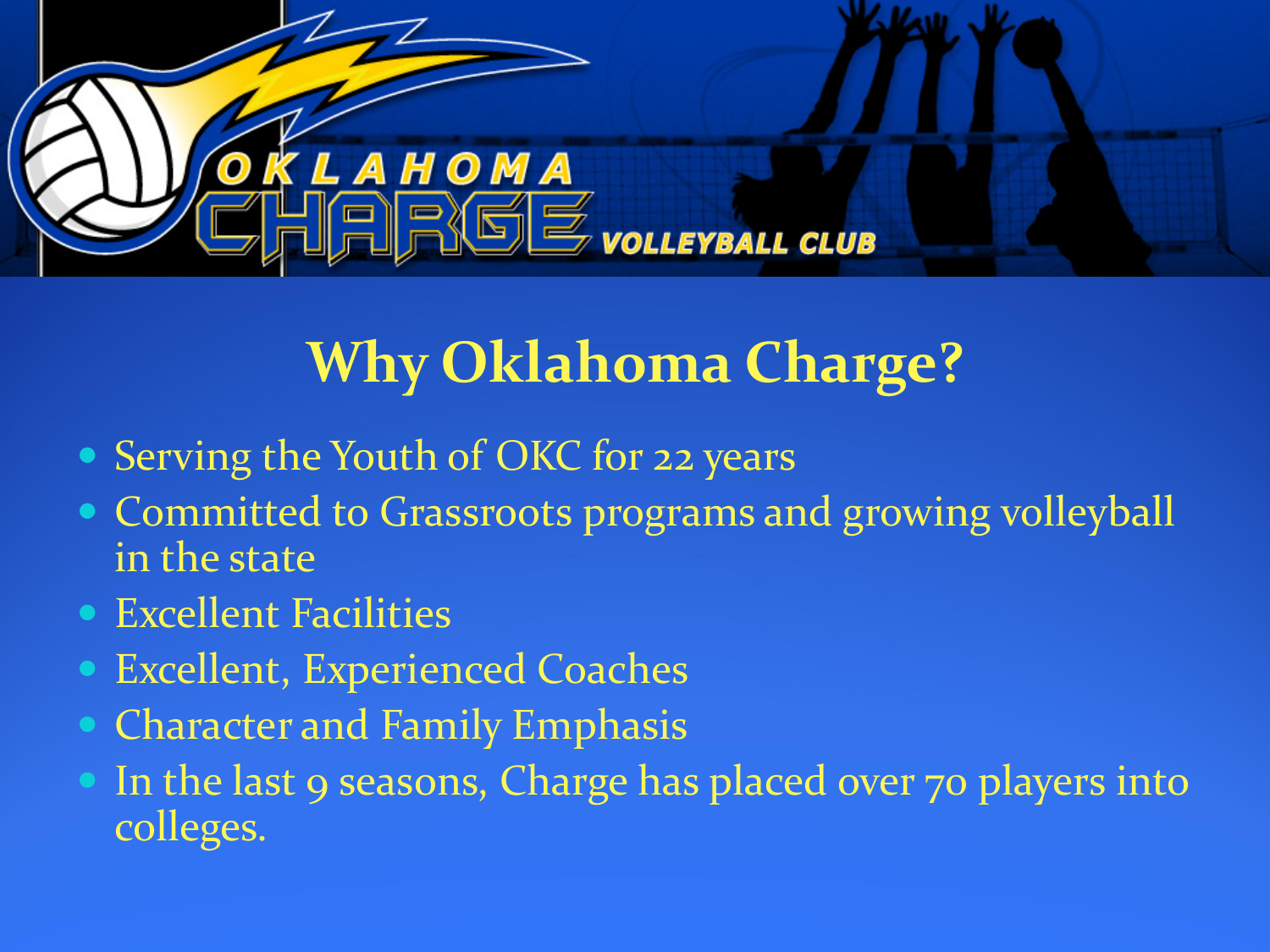

16-Under Armour Team **Head Coach**: Jason Webber Assistant Coach: Megan Serowski

16-National Team **Head Coach**: Kami Brackett Assistant Coach: Amy Serowski

16-AmericanTeam **Head Coach**: Jason Butch Assistant Coach: Randy McKay

16-West **Head Coach**: J Dee Marinko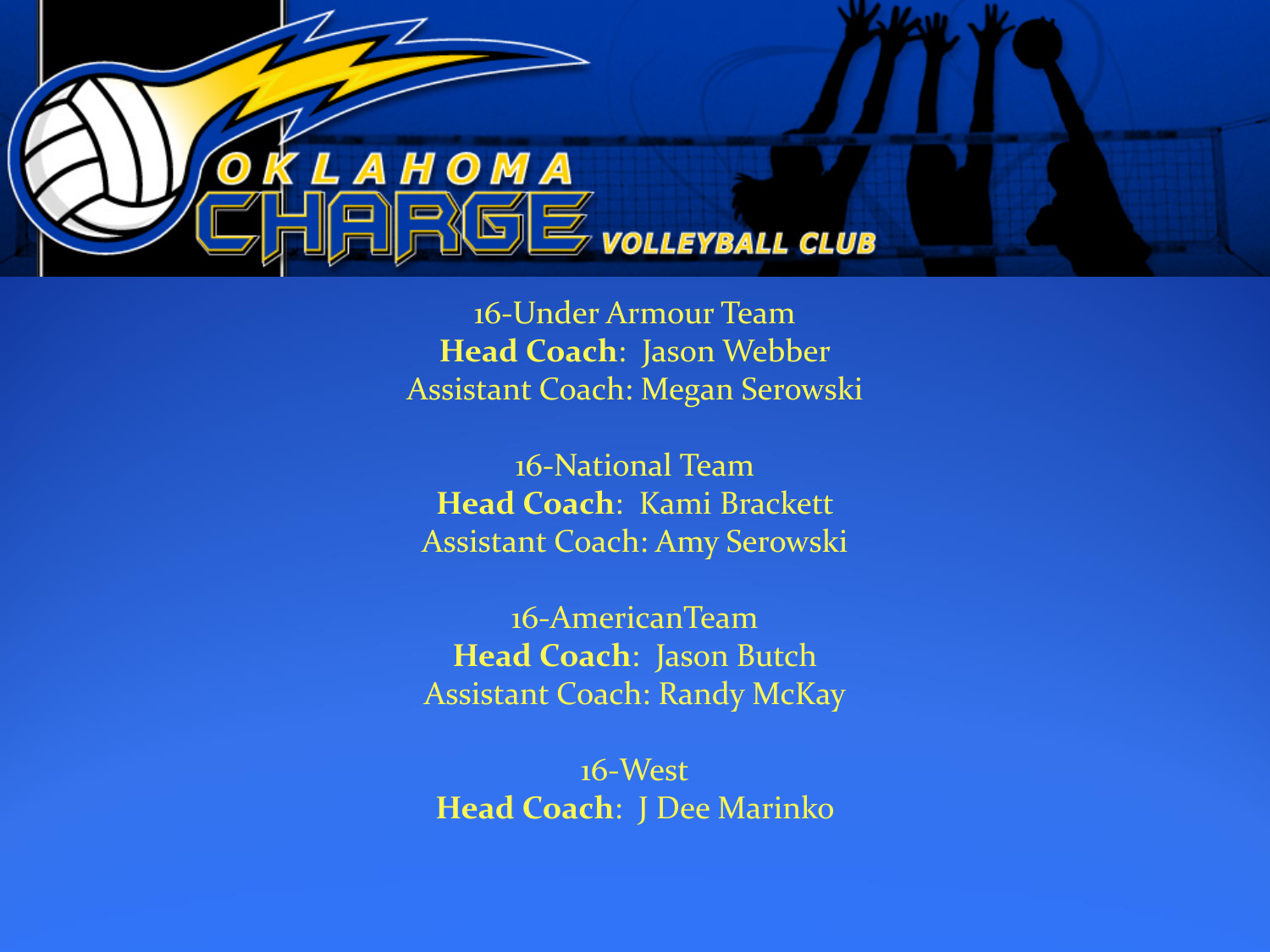

South 16-1 Team **Head Coach**: Caitlin Briggs Assistant Coach: Ty Briggs

South 16-2 Team **Head Coach**: Maegan Plunk Assistant Coach: Maddie Callicoat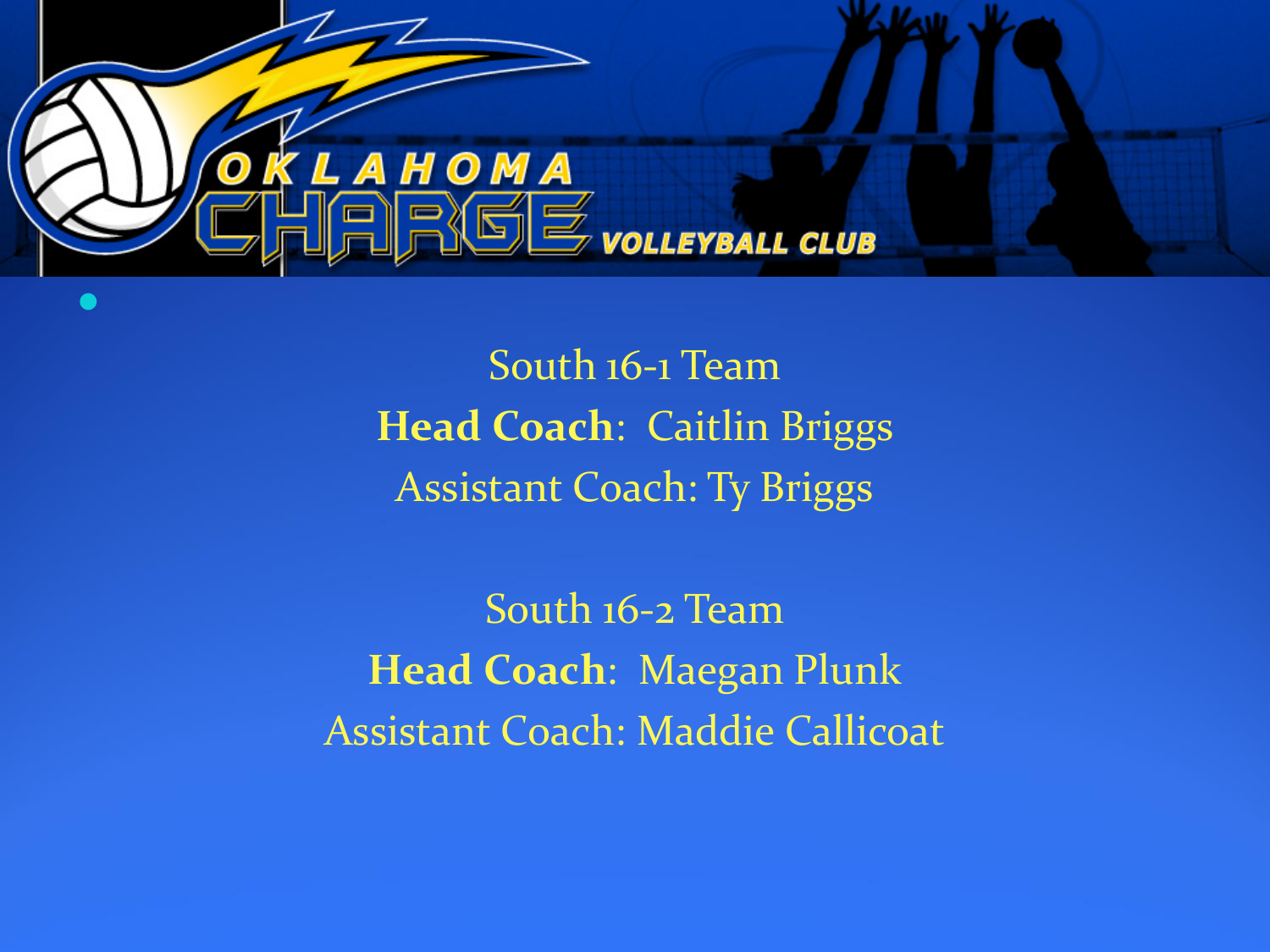

#### 16 Under Armour investment: \$3400

- 8 or more tournaments
- Two 2.5-3 hour practices a week
- 3 Jersey Tops
- 1 Jersey Bottom
- 1 Warm Up
- 2 Pairs of socks
- 1 Back Pack
- Asst Coach
- Coach's Travel Expenses
- Practice Coaches if needed
- Coaches receive Continuing Education at CAP Training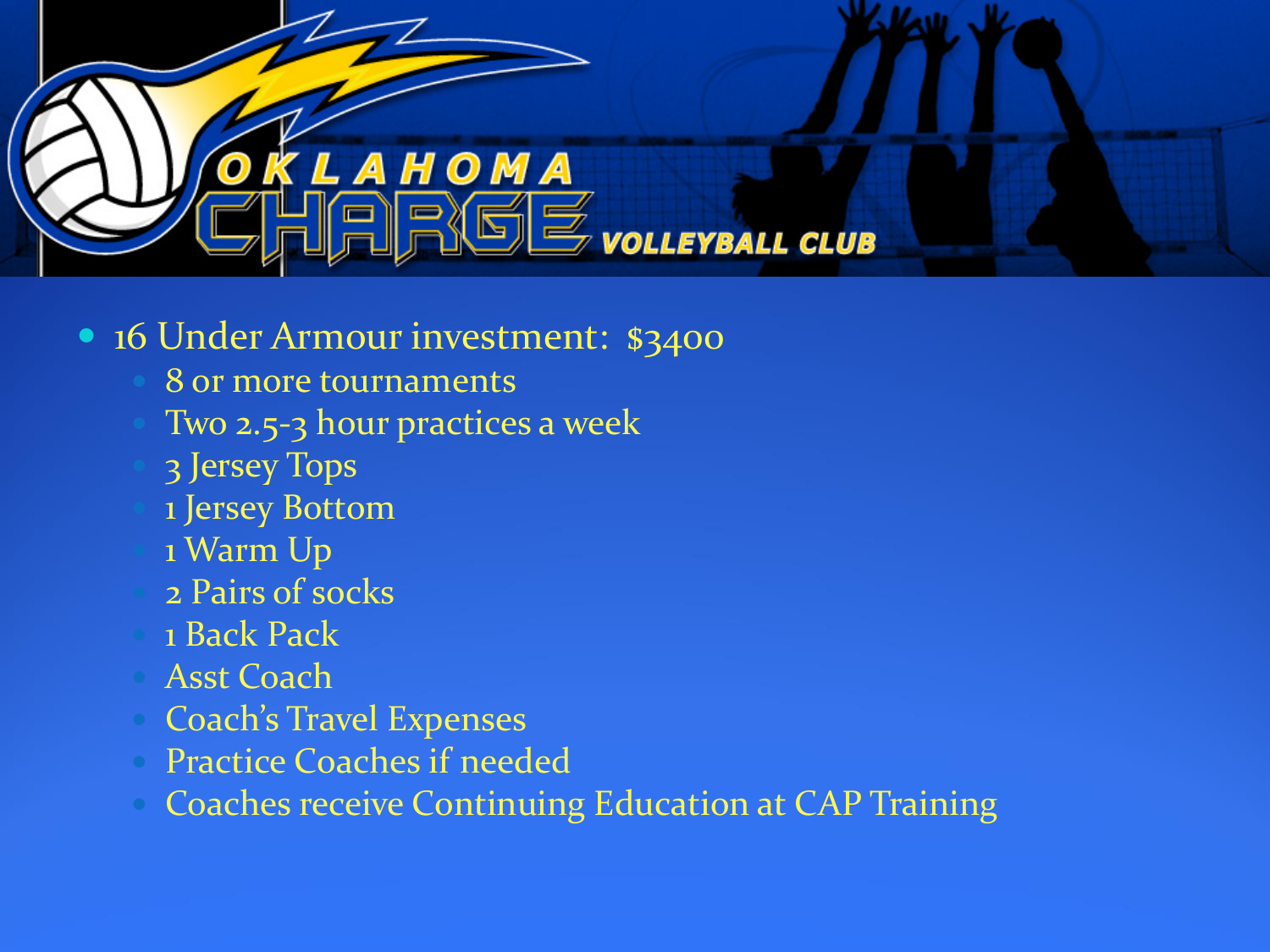

#### 16 National investment: \$3200

- 8 or more tournaments
- Two 2 hour practices a week
- 3 Jersey Tops
- 1 Jersey Bottom
- 1 Warm Up
- 2 Pairs of socks
- 1 Back Pack
- Asst Coach
- Coach's Travel Expenses
- Practice Coaches if needed
- Coaches receive Continuing Education at CAP Training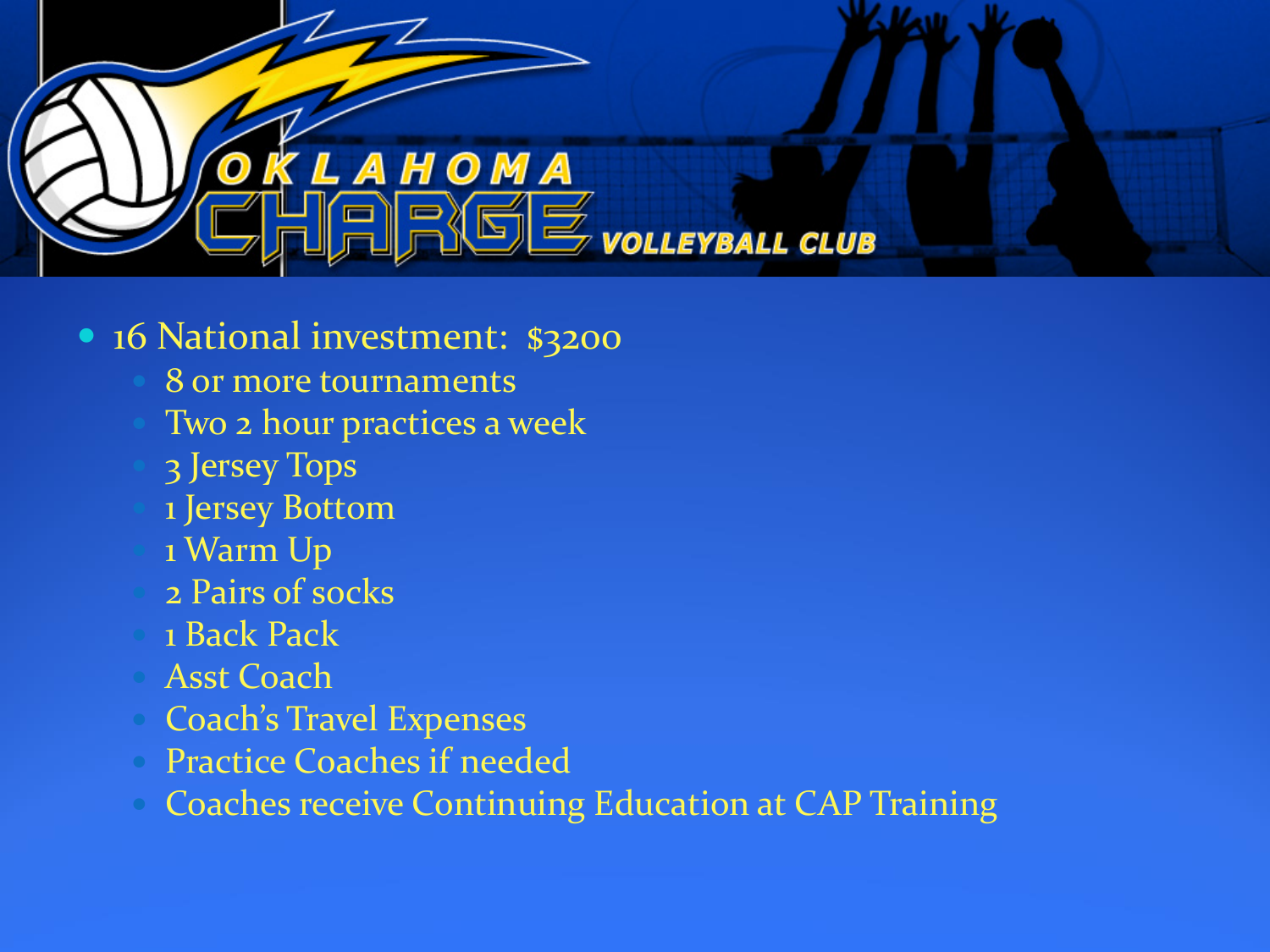

#### • 16 American investment: \$3100

- 8 or more tournaments
- Two 2 hour practices a week
- 3 Jersey Tops
- 1 Jersey Bottom
- 1 Warm Up
- 2 Pairs of socks
- 1 Back Pack
- Asst Coach
- Coach's Travel Expenses
- Practice Coaches if needed
- Coaches receive Continuing Education at CAP Training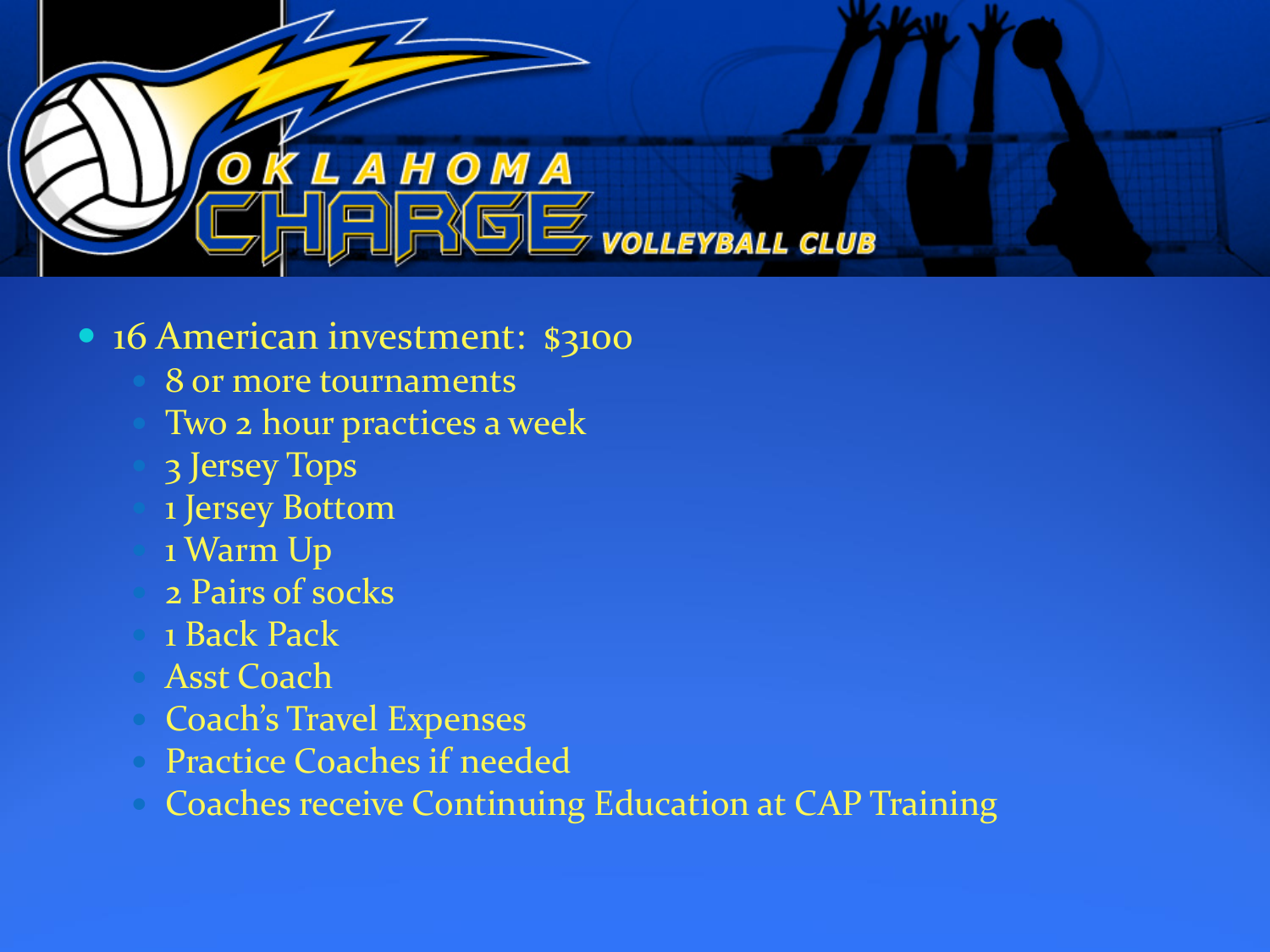

#### • 16 West investment: \$2000

- 8 or more tournaments
- Two 2 hour practices a week
- 2 Jersey Tops
- 1 Jersey Bottom
- 1 Warm Up
- 2 Pairs of socks
- 1 Back Pack
- Coach's Travel Expenses
- Practice Coaches if needed
- Coaches receive Continuing Education at CAP Training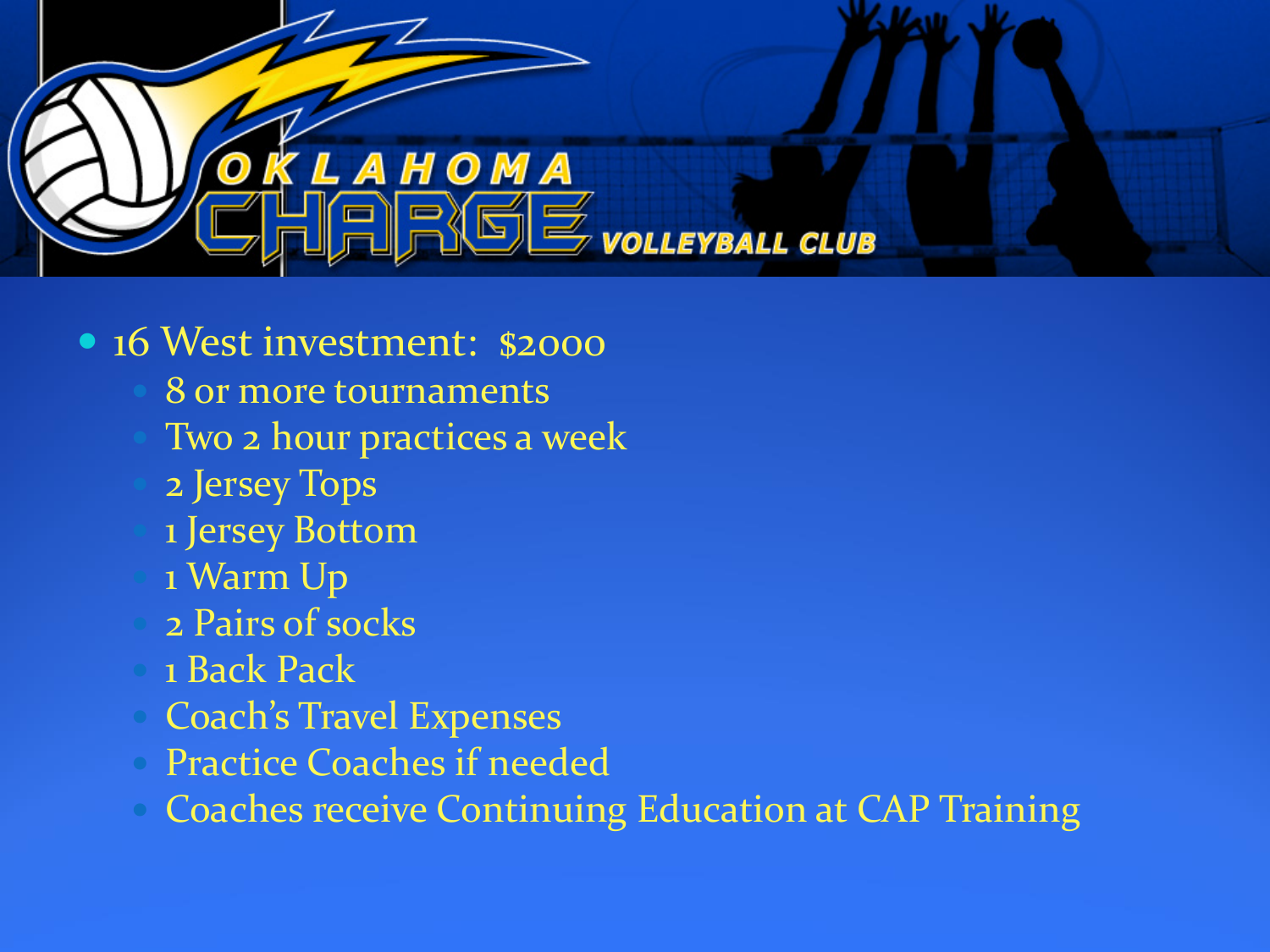## KLAHOMA **SE** VOLLEYBALL CLUB

- South 16-1 investment: \$3100
	- 8 or more tournaments
	- Two 2 hour practices a week
		- 3 Jersey Tops
		- 1 Jersey Bottom
	- 2 Pairs of socks
	- 1 Warm Up
	- 1 Back Pack
	- Asst. Coach
	- Coach's Travel Expenses
	- Practice Coaches if needed
	- Coaches receive Continuing Education at CAP Training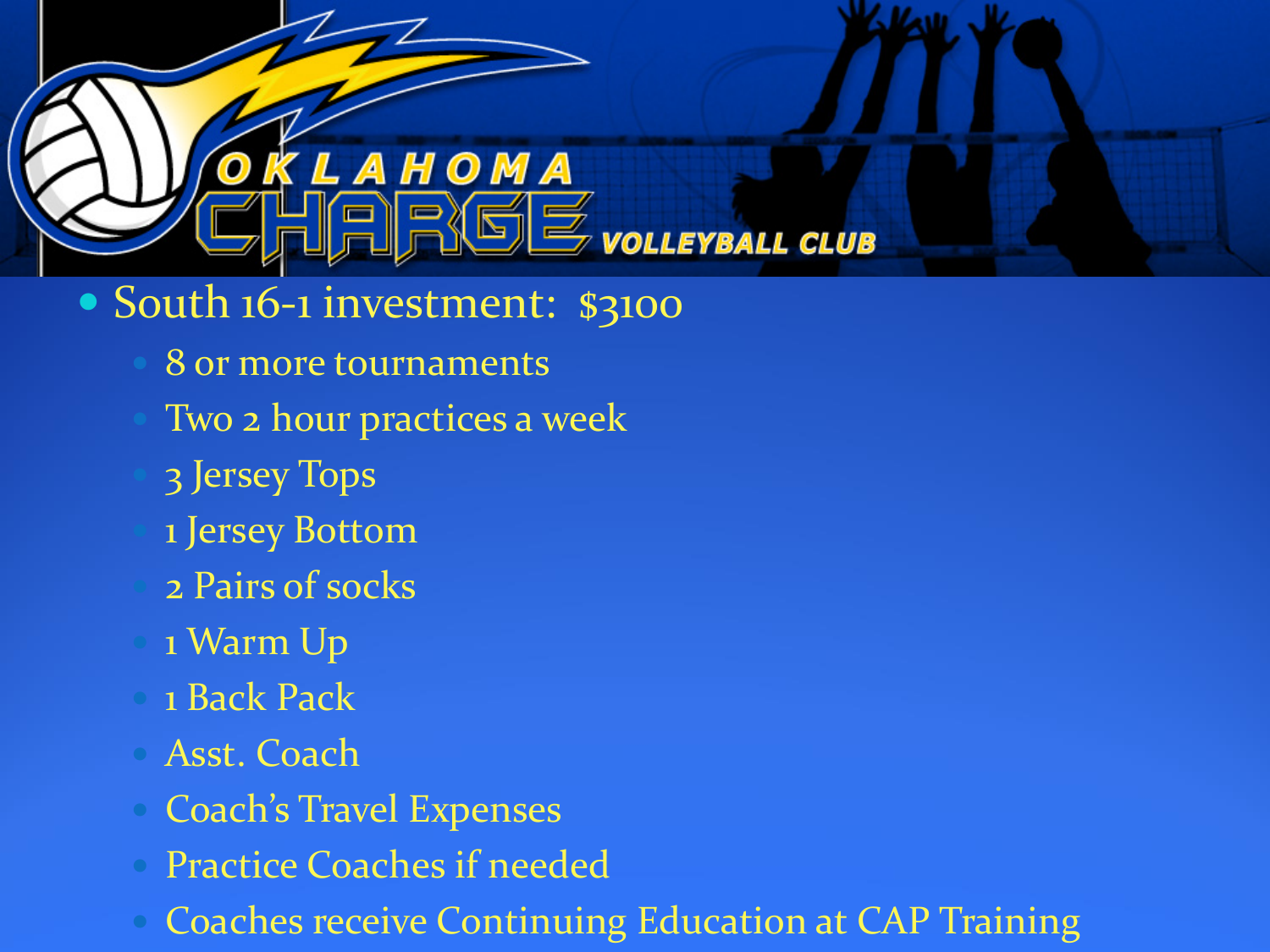## KLAHOMA SE VOLLEYBALL CLUB

#### • South 16-2 investment: \$2600

- 8 or more tournaments
- Two 2 hour practices a week
	- 2 Jersey Tops
	- 1 Jersey Bottom
	- 2 Pairs of socks
- 1 Warm Up
- 1 Back Pack
- Asst Coach
- Coach's Travel Expenses
- Practice Coaches if needed
- Coaches receive Continuing Education at CAP Training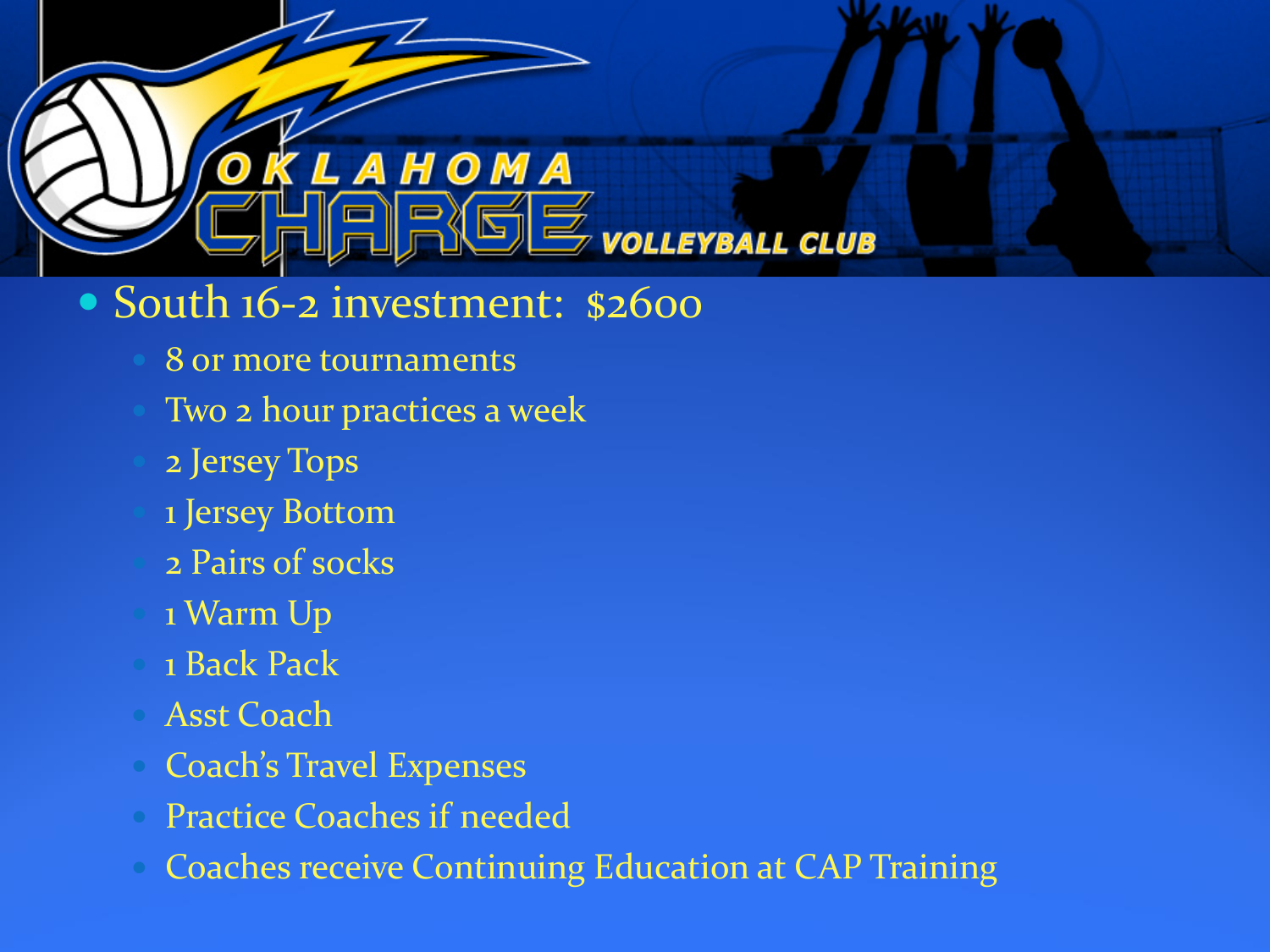

• 16 –Under Armour Last years 2020/21 Schedule

January 2-3 Redlands OKC January 16-17 Ozark Challenge Fayetteville February 6-7 American VB Challenge Dallas February 12-14 President's Day Cmaha February 20 Rankings Tournament Tulsa March 6-7 Adidas Dallas Open Dallas March 12-14 Mid East NQ St Louis April 9-11 Show Me NQ Kansas City April 16-18 Lone Star NQ Dallas May 1-2 Regionals CKC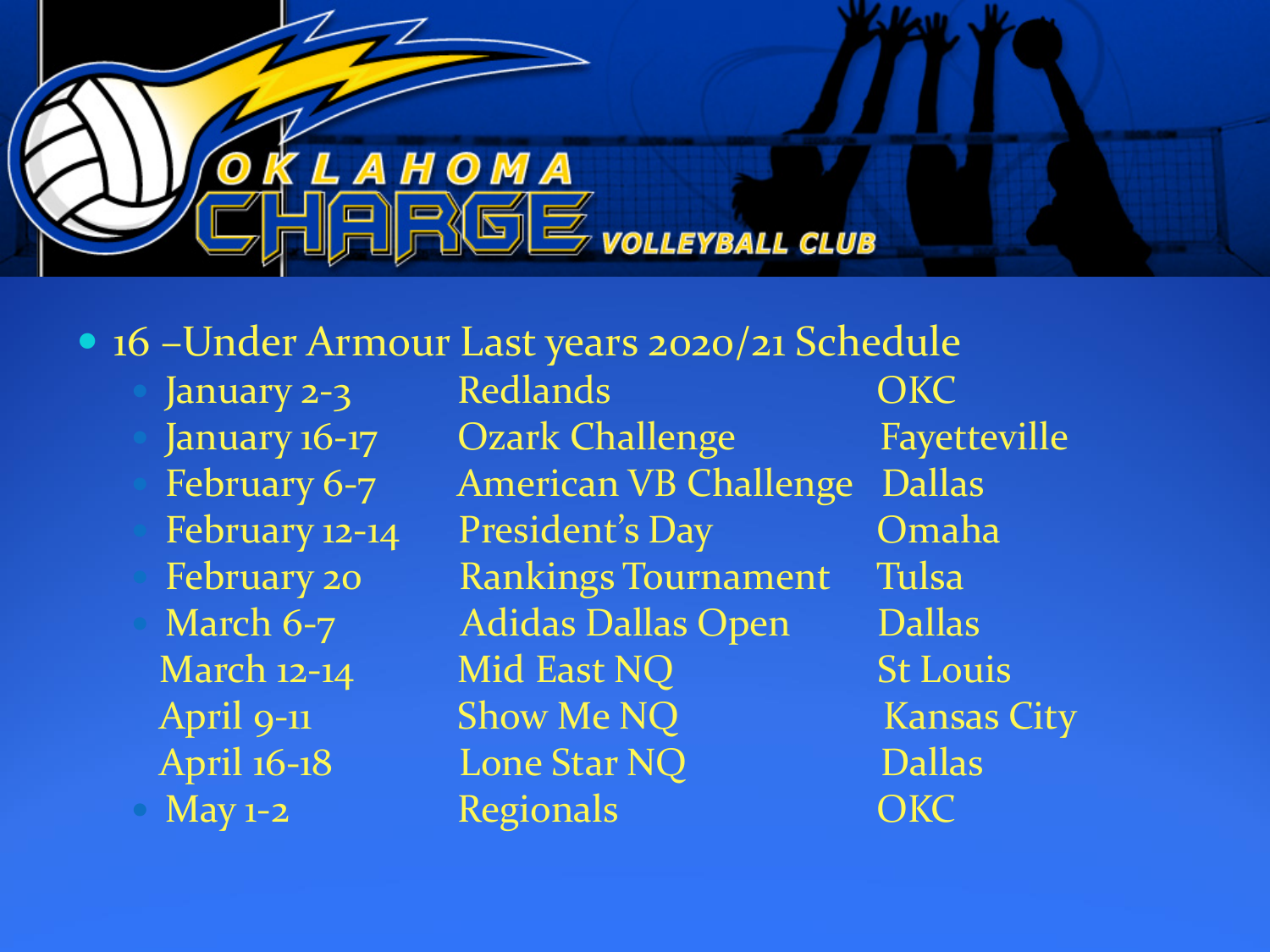

#### • 16 –National Last years 2020/21 Schedule

- 
- 
- 
- 

January 2-3 Redlands CKC February 6-7 American VB Challenge Dallas February 22 President's Day Omaha March 20 Rankings Tulsa March 14-15 Southern Challenge Tulsa March 27-28 Western Classic #2 N Texas April 9-11 Show Me NQ Kansas City April 24-25 Volleypalooza Tulsa May 1-2 Regionals CKC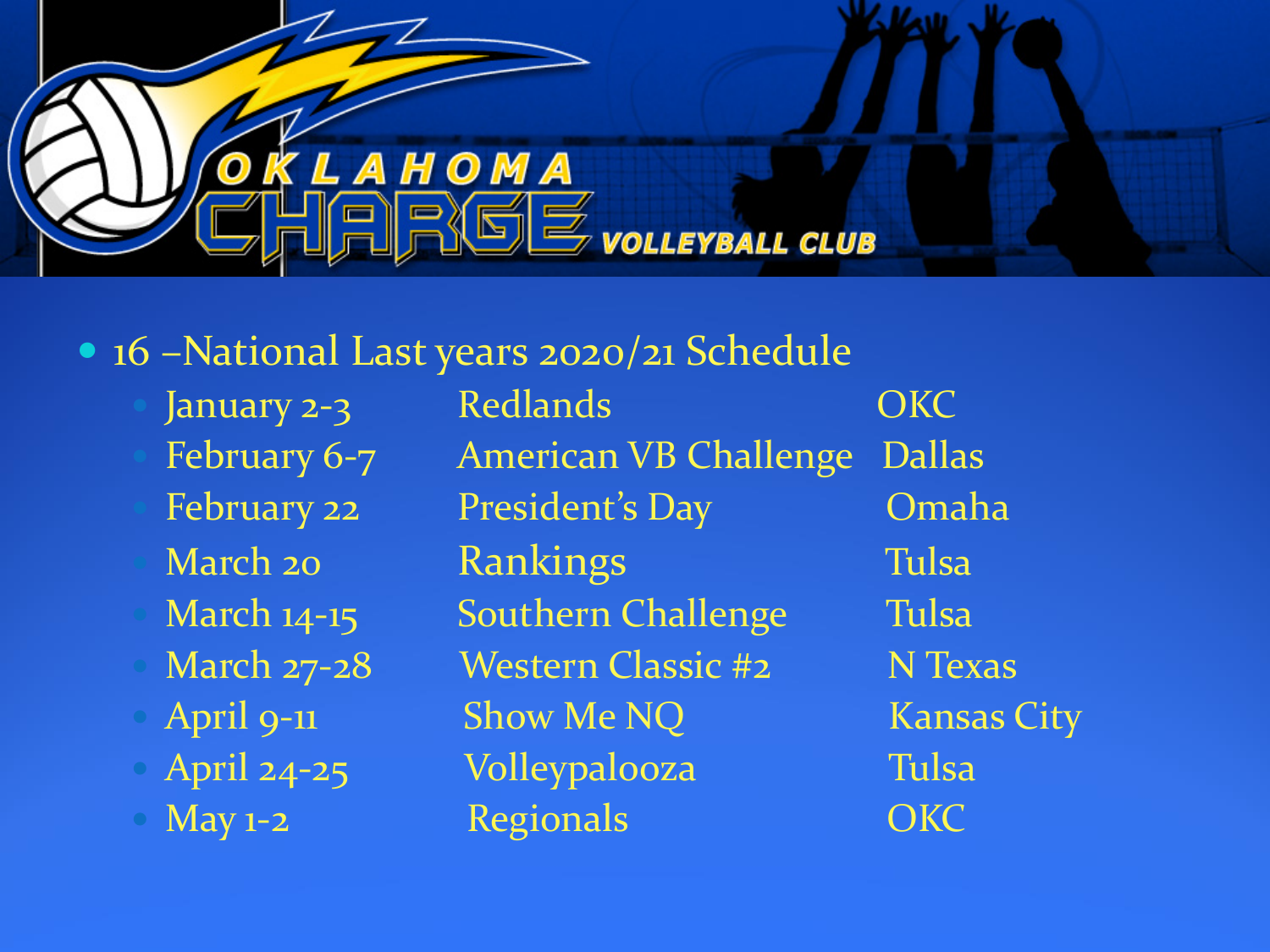

#### • 16 –American Last years 2020/21 Schedule

- -
	-

• January 2-3 Redlands OKC January 23-24 Adidas Classic Tulsa February 14 February Fiesta Tulsa February 20 Bison Blast Shawnee March 6-7 Adidas Dallas Open Dallas March 13 Crusader Challenge OKC March 27-28 Texas Star N Texas April 9-11 Show Me NQ Kansas City • April 24 Volleypalooza N Texas May 1-2 Regionals OKC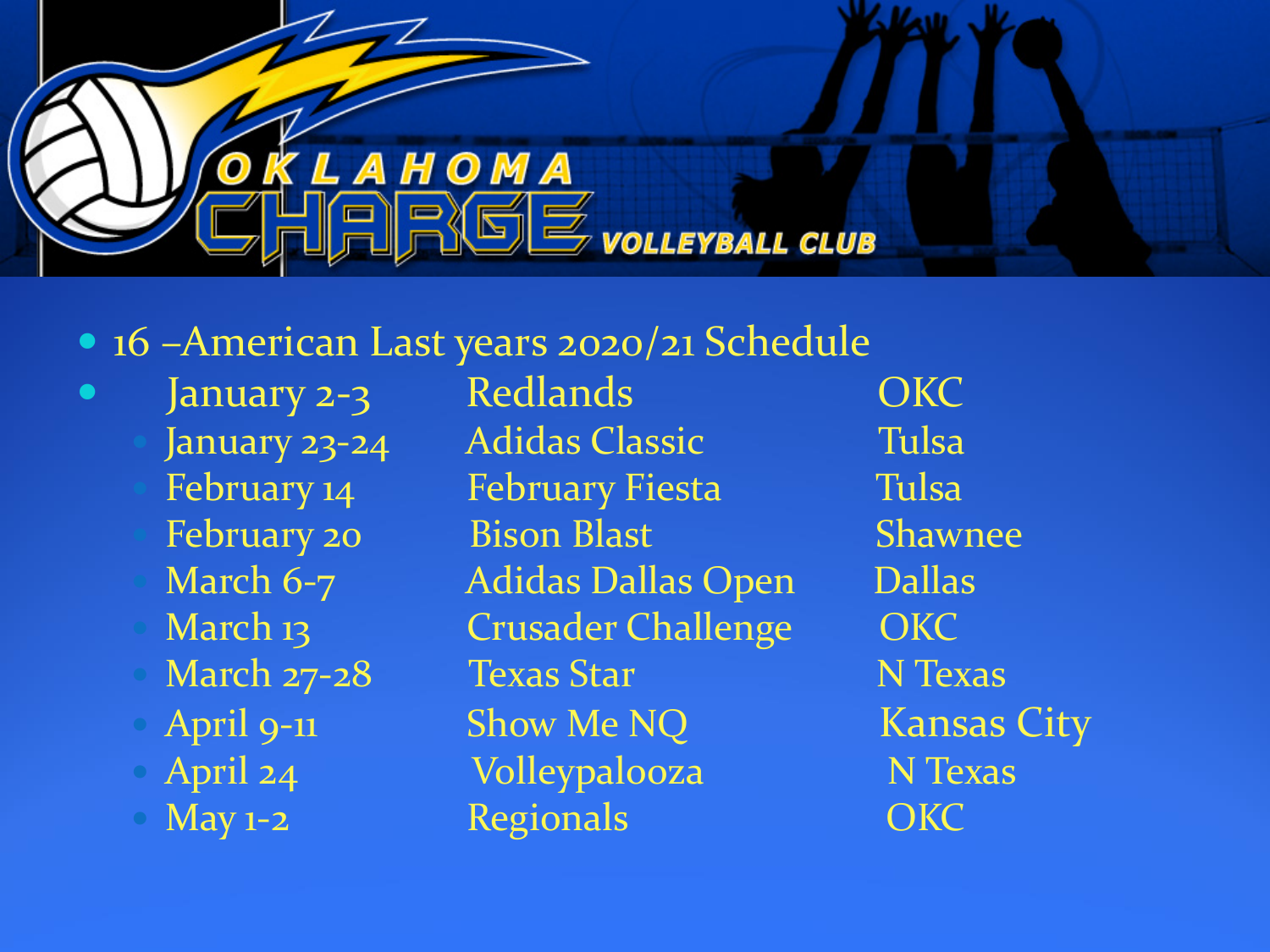

#### • 16 –West Last years 2020/21 Schedule

- -
	-
	-
	-

• January 2-3 Redlands OKC January 17 Score OKC OKC February 6-7 American VB Challenge Dallas February 14 February Fiesta Tulsa March 14-15 Falls City Festival Wichita Falls April 11 Southern Classic N Texas April 17-18 The Big Show Tulsa May 1-2 Regionals CKC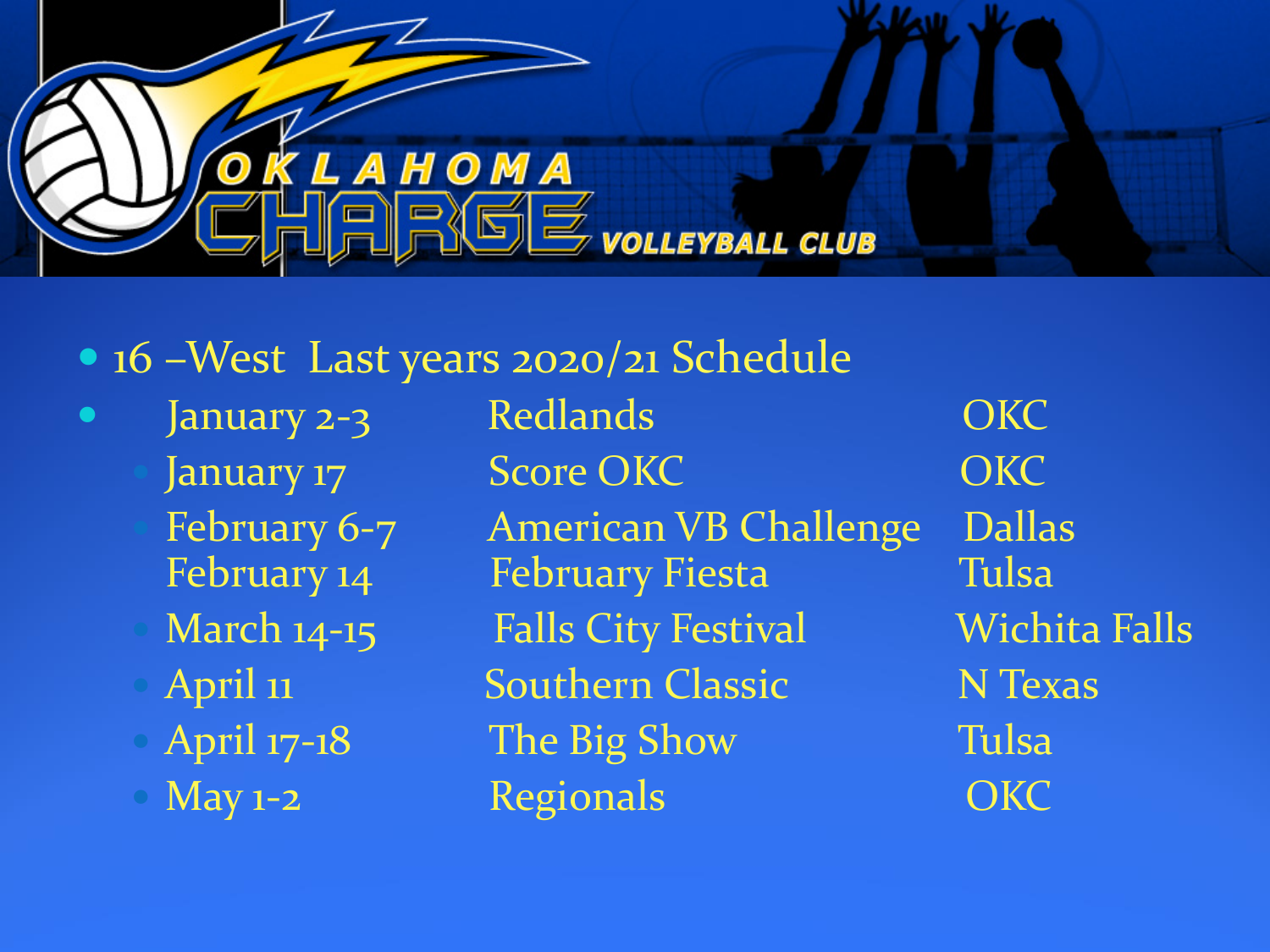## SE volleyball club • South 16-1 Last years 2020/21 Schedule

January 4-5 Redlands OKC January 16-17 Clash of Titans Tulsa February 6-7 American VB Challenge Dallas February 20 Bison Blast Shawnee March 13-14 Falls City Festival Wichita Falls March 27-28 Texas Star N Texas April 9-11 Show Me NQ Kansas City April 18-19 Volleypalooza Tulsa May 1-2 Regionals CKC

Broncho March Madness Edmond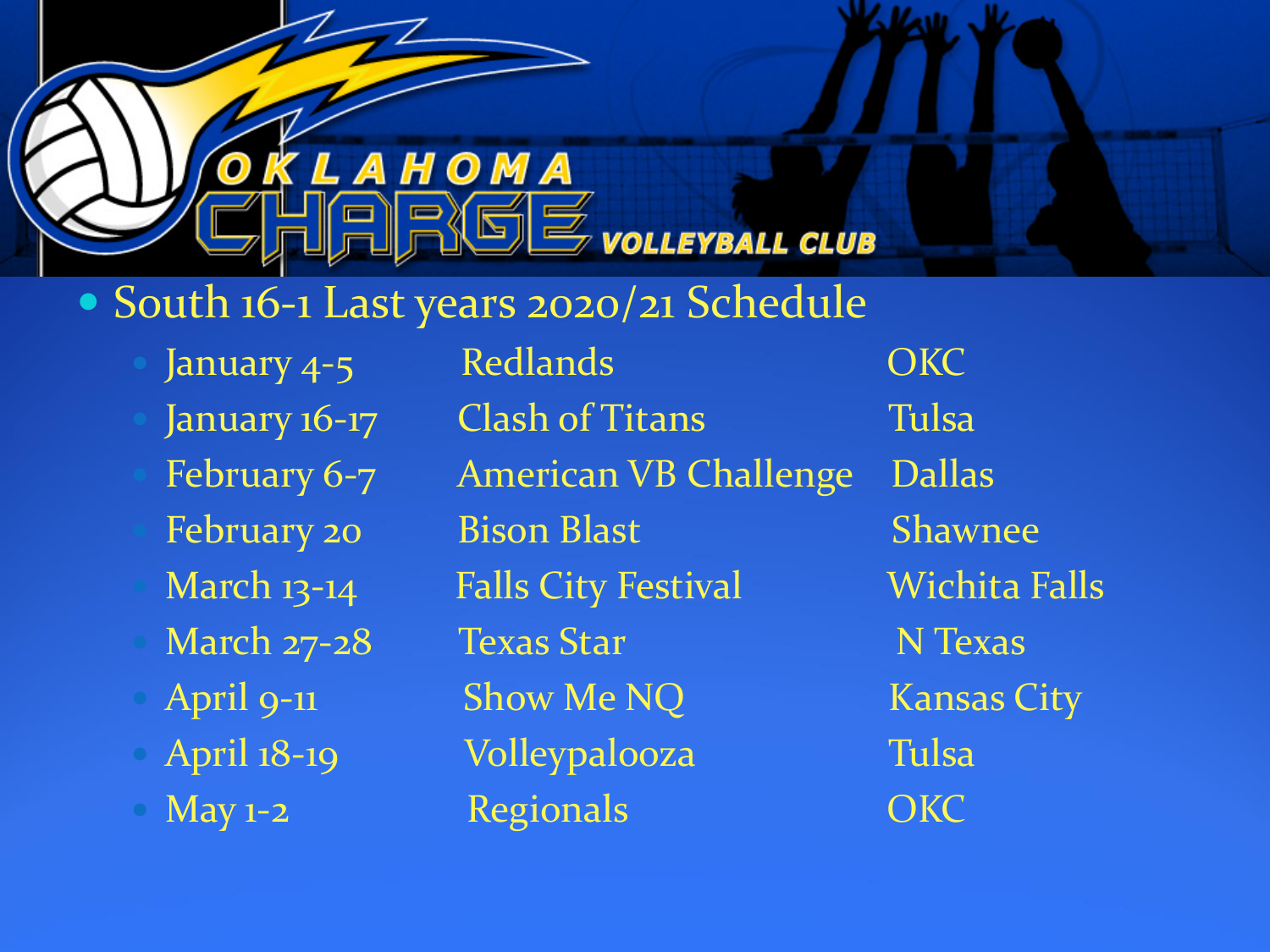## SE volleyball club • South 16-2 Last years 2020/21 Schedule

- 
- 
- 
- 
- 
- 
- 
- 
- 
- 

January 2-3 Redlands CKC January 16 Score OKC COKC January 23-24 Southern Blast N Texas February 20 Bison Blast Shawnee March 13 Crusader Challenge OKC March 27 Spring Smackdown Tulsa April 4 Score OKC COKC OKC March 28 The Big Show Tulsa April 24 Volleypalooza Tulsa May 1-2 Regionals **Regionals** OKC

Broncho March Madness Edmond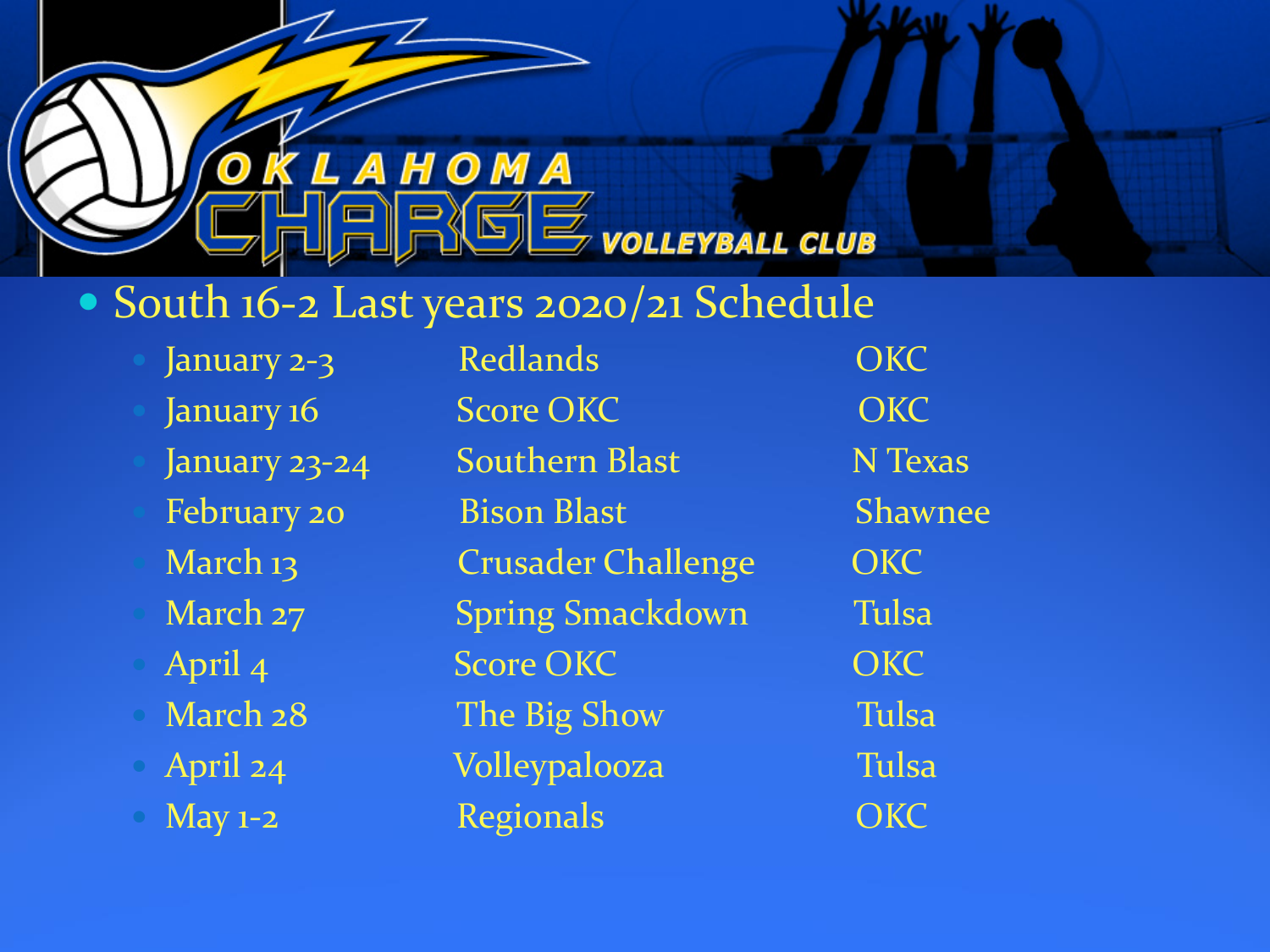

### **What Happens Next?**

- Tryouts Today
	- You will receive a call and/or email. Calls will start almost immediately following the tryout.
	- We will hold your offer until 24 hrs after your last tryout, per OKRVA region rules. (all clubs must adhere to this rule)
	- Teams will be formed

#### Attend the Signing Party/Parent Meeting

- Meet with Head Coach
- Tournaments tentatively scheduled (Bring your families calendar)
- Uniform try on and ordering
- Option to order new volleyball clothing and other equipment at a discounted price
- All paperwork signed, including Code of Ethics for both parent and player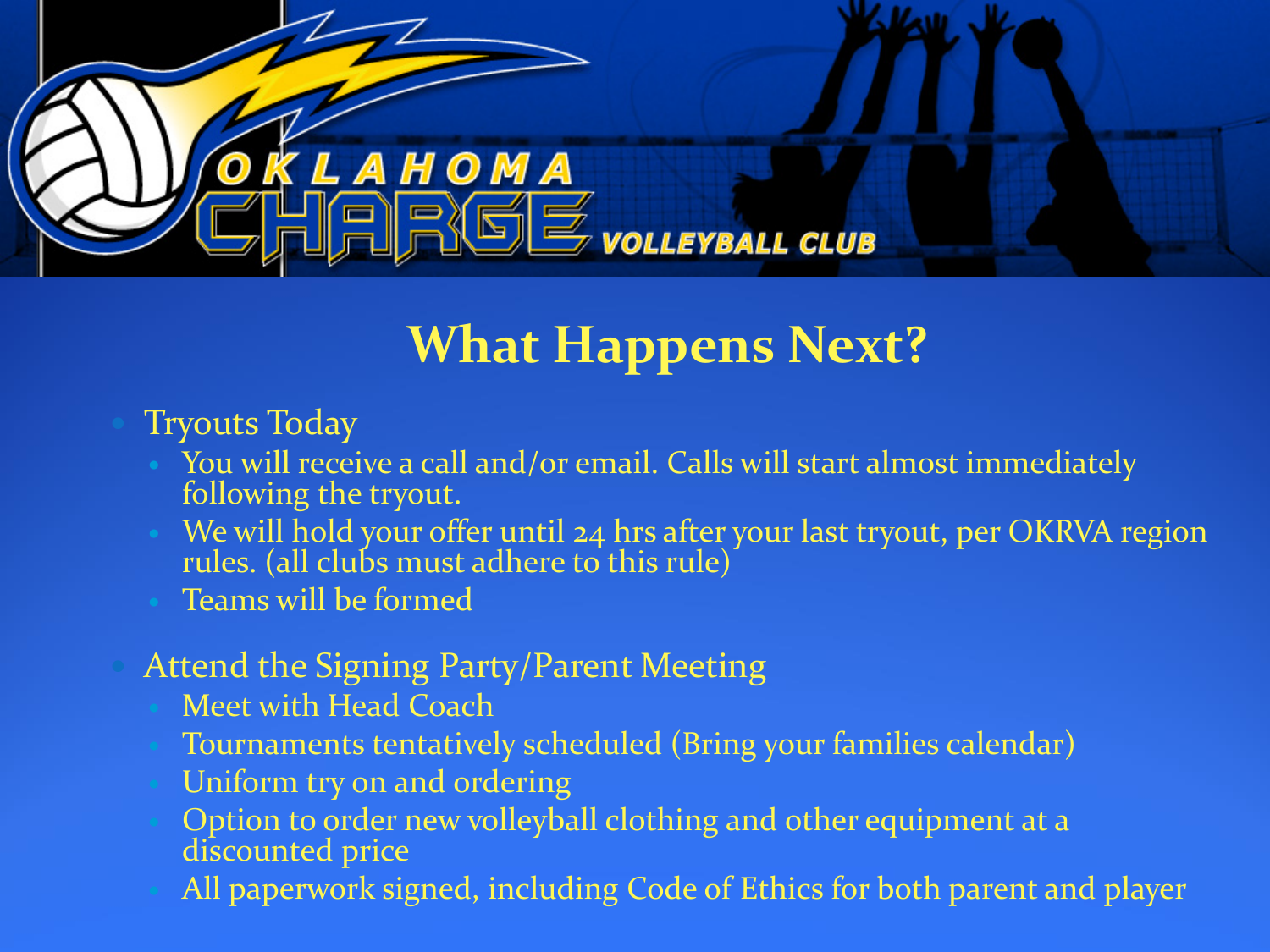

- Practices begin mid-November
- Tournaments begin in January
- 1-3 tournaments a month
- Regular Season ends at Regionals in Tulsa the first weekend of May (equivalent to a State Championship)
- Post Season at USAV Nationals or AAU Nationals-Optional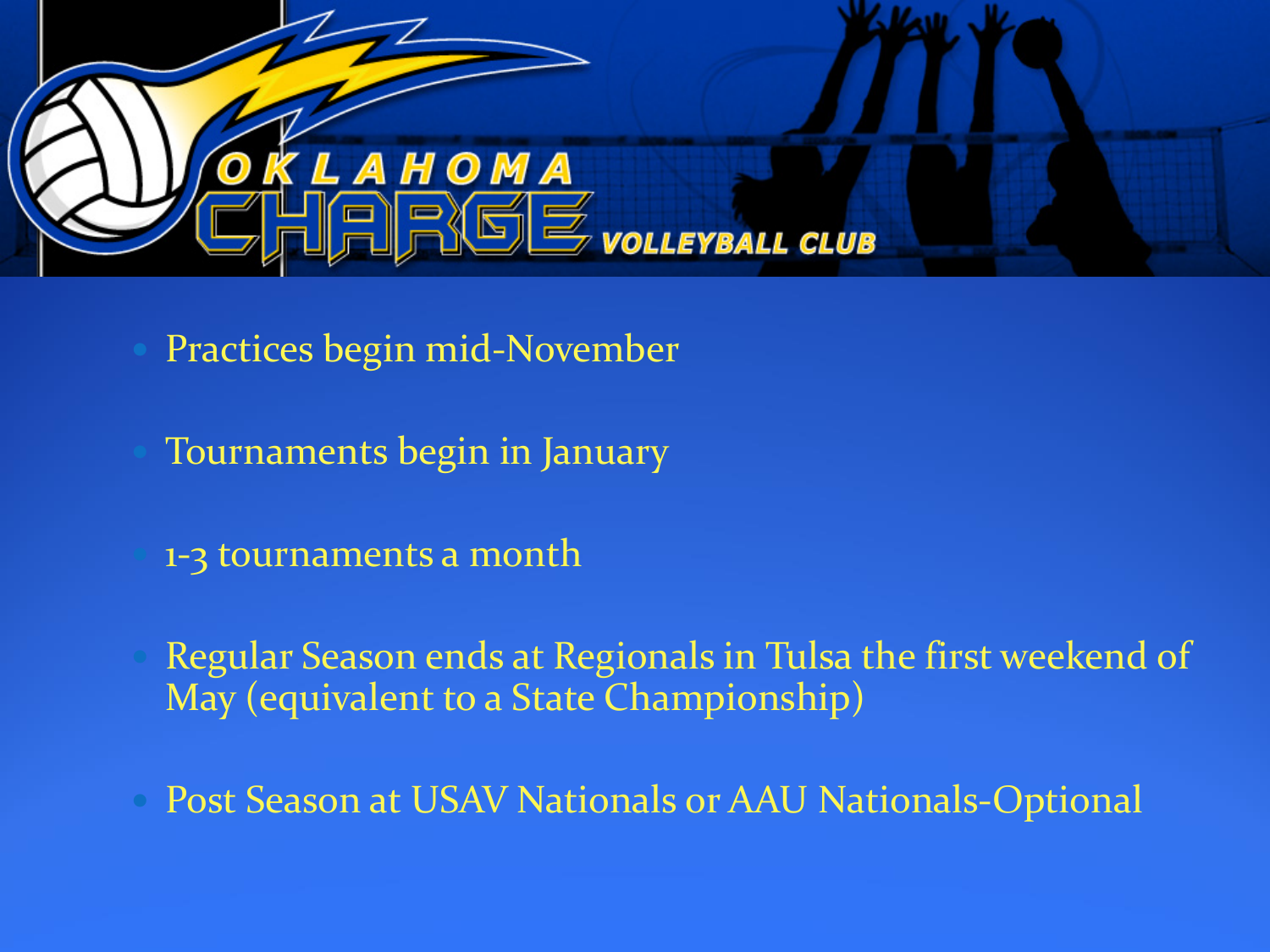

## Questions?

# Welcome to the Charge Family!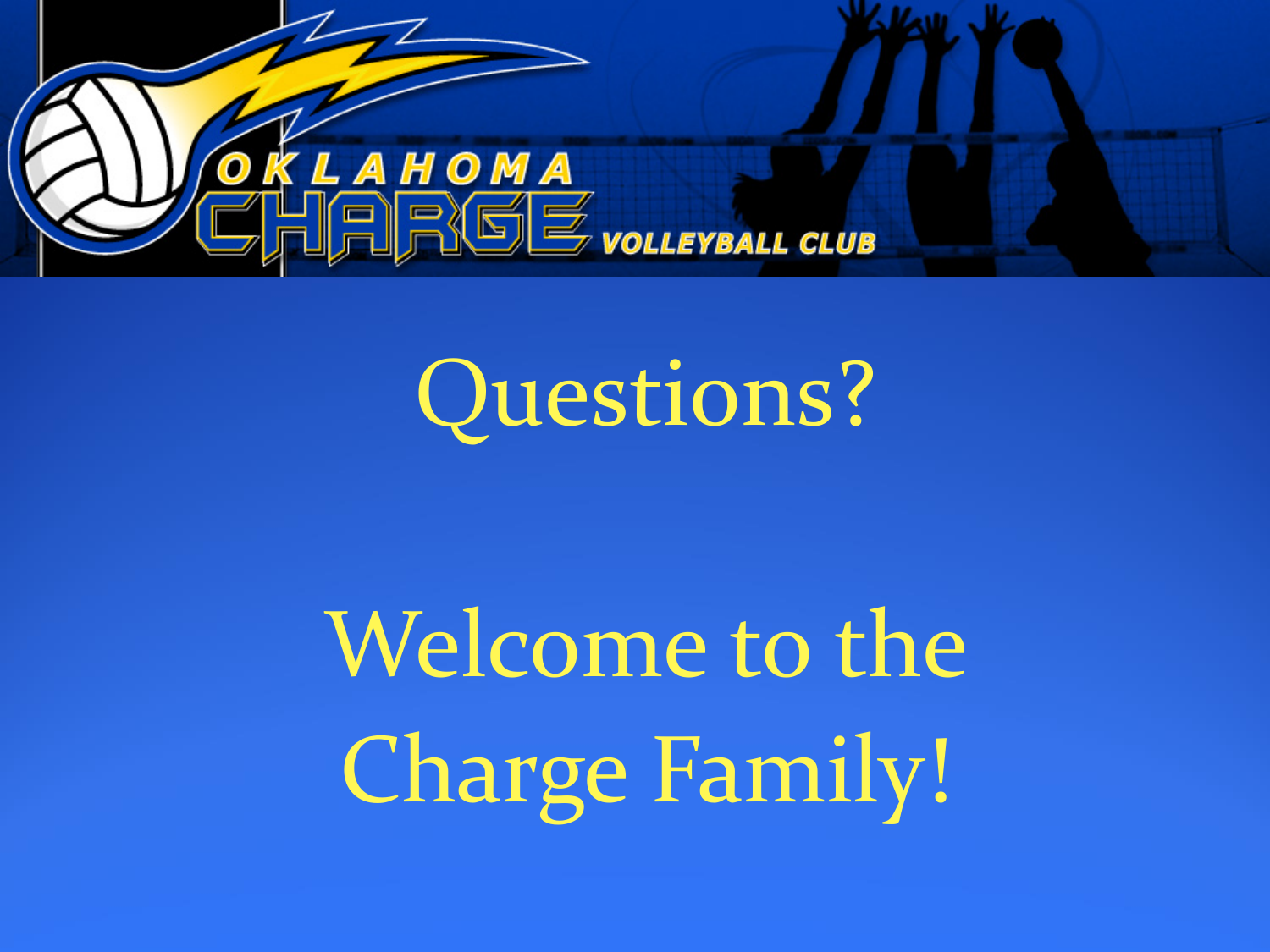## Who we are and what we do for ou:

- **Larry Taylor**: Director of Operations, Founder
- **Tracie Taylor**: Director of Finance
- **Ryan Webber:** Director of Coaching-Central
- **Janet Brannon**: Director of Coaching-South
- **Steph Kane: Asst Director of Coaching**
- **Catherine Kusik**: Director of Coaching-West
- **Jason Webber: Director of Recruiting**
- **Melissa Britten**: Member At Large
- **Jody Webber:** Director of Tournaments